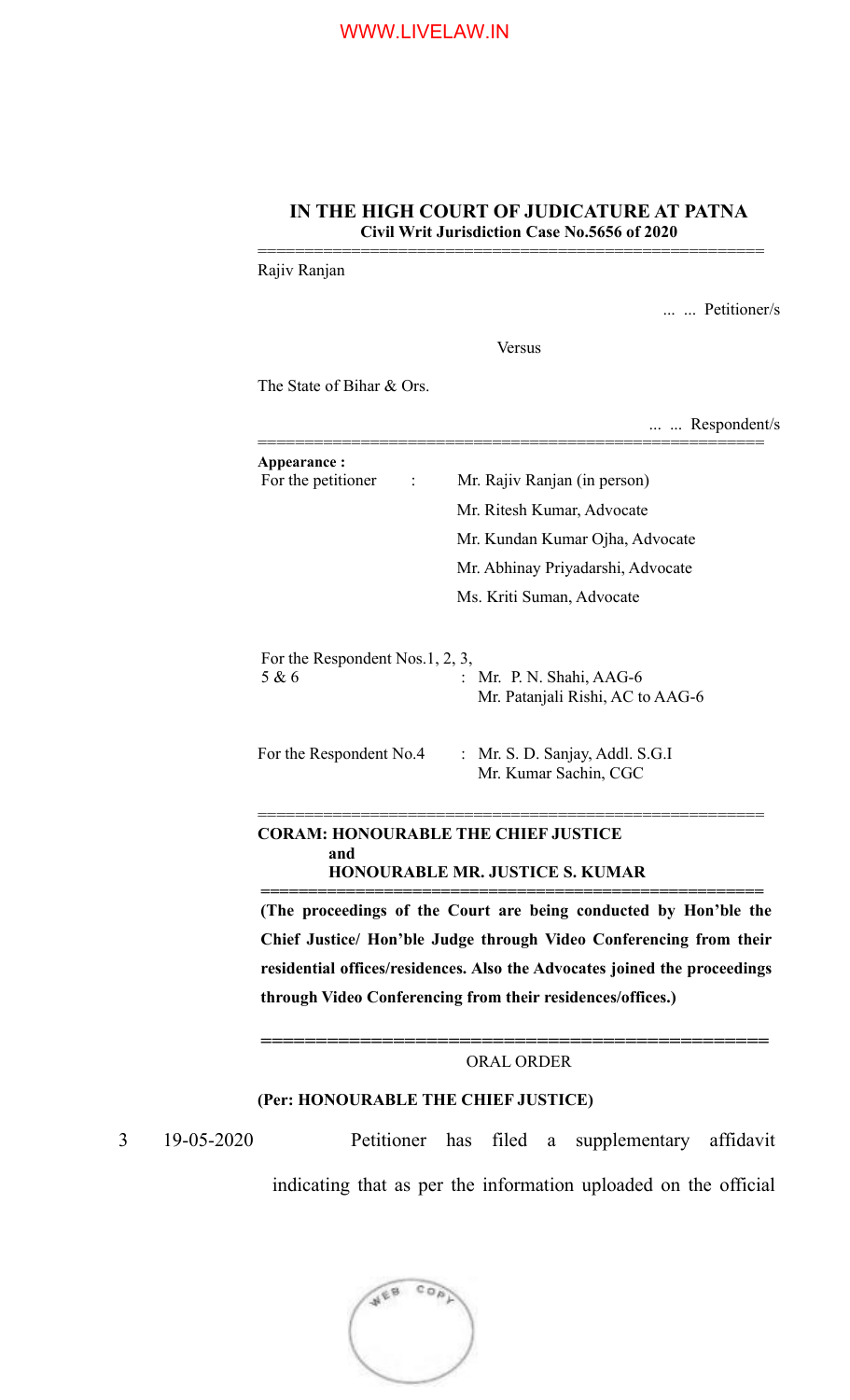Website of the Disaster Management Department, Government of Bihar, as on  $15<sup>th</sup>$  May, 2020, about 2,98,897 persons stand quarantined in 5765 camps at the block level.

In the supplementary affidavit filed by the petitioner it is averred that as per the information furnished on the official website of the Disaster Management Department, Government of Bihar, 348 trains are enroute in which approximately 4,16,587 persons would be entering Bihar from different parts of the country, more specifically Maharashtra and Delhi. Further out of 358 persons who entered the State and were found to be COVID positive, at least 115 persons had come from Delhi.

As per affidavit filed by the Principal Secretary, Disaster Management Department, Government of Bihar, in Bihar, there are 38 administrative districts and 534 Blocks, where 6209 quarantine camps have been set up at the Block levels where 5,87,117 persons can be housed. As on  $16<sup>th</sup>$  of May, 2020, 3,44,655 person are staying in the centres and 6457 persons allowed to return to their native places.

A chart in a tabular form indicating the data, district and Block wise, is reproduced as under:-

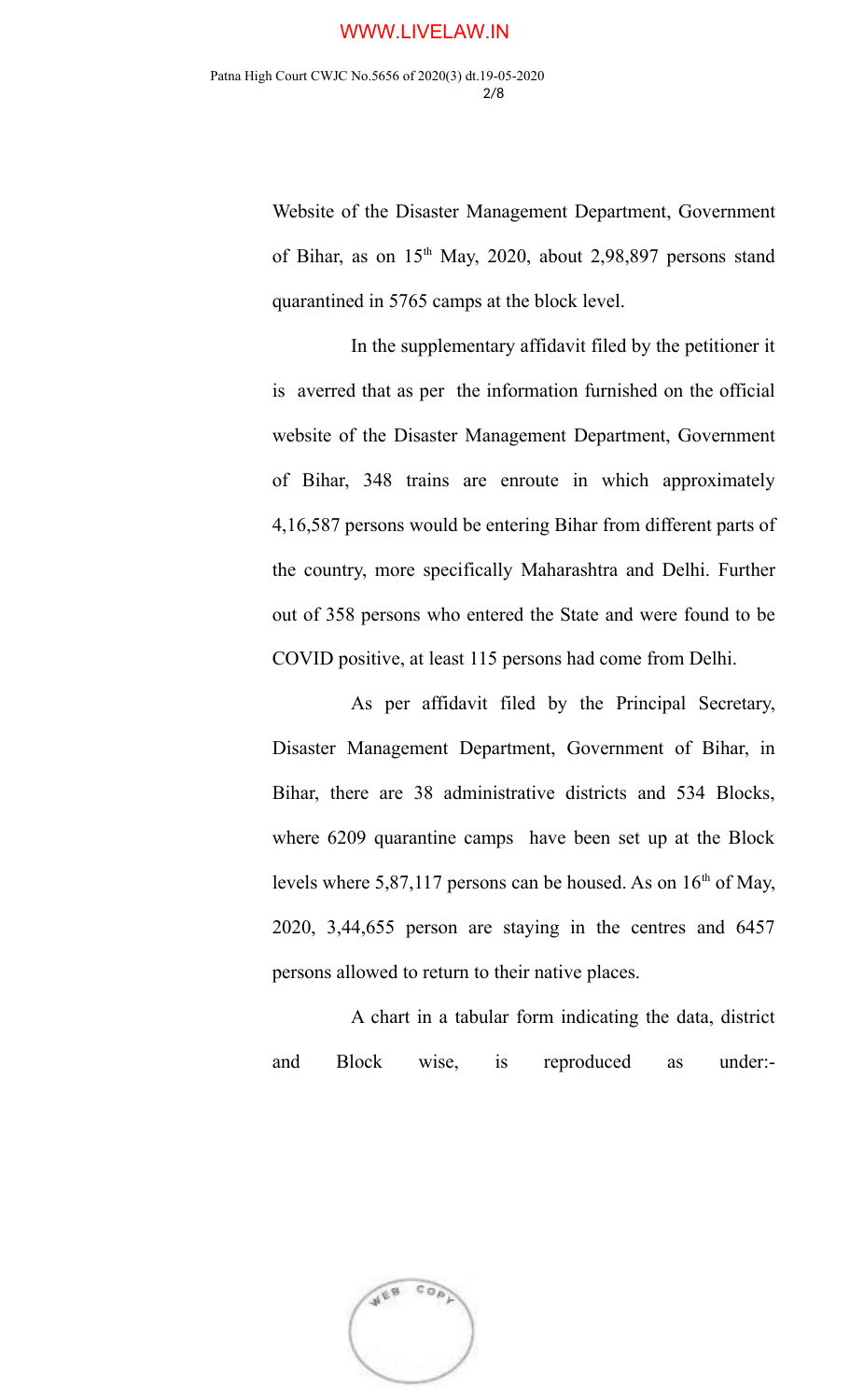#### Patna High Court CWJC No.5656 of 2020(3) dt.19-05-2020 3/8

|                |                       |                         | Date: 16.05.2020                                                                           |                                                      |                                                                                  |                                        |                                                                                  |
|----------------|-----------------------|-------------------------|--------------------------------------------------------------------------------------------|------------------------------------------------------|----------------------------------------------------------------------------------|----------------------------------------|----------------------------------------------------------------------------------|
| SL.<br>No.     | <b>District</b>       | No. of<br><b>Blocks</b> | <b>Total Number of</b><br>Quarantine<br>Camps set up at<br><b>Block Level till</b><br>date | Capacity of<br>Qurantine<br>Camps setup<br>till date | Number of<br><b>Quarantine</b><br><b>Camps at Block</b><br>Level<br>(Functional) | <b>No. of People</b><br><b>Staying</b> | Number of<br><b>Persons</b><br><b>Discharged</b><br>upto 16th<br><b>May 2020</b> |
| $\mathbf{1}$   | Araria                | 9                       | 255                                                                                        | 23463                                                | 255                                                                              | 16816                                  | 399                                                                              |
| $\overline{2}$ | Arwal                 | 5                       | 49                                                                                         | 2513                                                 | 49                                                                               | 2513                                   | 22                                                                               |
| 3              | Aurangabad            | 11                      | 51                                                                                         | 7209                                                 | 42                                                                               | 5122                                   | 233                                                                              |
| $\overline{a}$ | <b>Banka</b>          | 11                      | 126                                                                                        | 14696                                                | 126                                                                              | 14696                                  | 30                                                                               |
| 5              | Begusarai             | 18                      | 151                                                                                        | 16955                                                | 112                                                                              | 8182                                   | 313                                                                              |
| 6              | <b>Bhagalpur</b>      | 16                      | 92                                                                                         | 15156                                                | 92                                                                               | 9412                                   | 60                                                                               |
| $\overline{ }$ | <b>Bhojpur</b>        | 14                      | 579                                                                                        | 34891                                                | 147                                                                              | 8730                                   | 11                                                                               |
| 8              | <b>Buxar</b>          | 11                      | 119                                                                                        | 12250                                                | 91                                                                               | 6335                                   | 127                                                                              |
| $\mathbf{9}$   | Darbhanga             | 18                      | 264                                                                                        | 17570                                                | 264                                                                              | 14061                                  | 148                                                                              |
| 10             | Gaya                  | 24                      | 397                                                                                        | 34062                                                | 147                                                                              | 13069                                  | 261                                                                              |
| 11             | Gopalganj             | 14                      | 89                                                                                         | 7619                                                 | 88                                                                               | 5800                                   | 225                                                                              |
| 12             | Jamui                 | 10                      | 86                                                                                         | 7588                                                 | 86                                                                               | 3116                                   | 37                                                                               |
| 13             | Jehanabad             | $\overline{7}$          | 40                                                                                         | 4882                                                 | 27                                                                               | 2473                                   | 15                                                                               |
| 14             | Kaimur                | 11                      | 113                                                                                        | 8953                                                 | 47                                                                               | 2863                                   | 11                                                                               |
| 15             | Katihar               | 16                      | 237                                                                                        | 20690                                                | 237                                                                              | 18567                                  | 438                                                                              |
| 16             | Khagaria              | $\overline{7}$          | 138                                                                                        | 14220                                                | 138                                                                              | 10419                                  | 86                                                                               |
| 17             | Kishanganj            | $\overline{7}$          | 40                                                                                         | 6790                                                 | 40                                                                               | 2037                                   | 8                                                                                |
| 18             | Lakhisarai            | 7                       | 48                                                                                         | 6967                                                 | 33                                                                               | 3044                                   | 20                                                                               |
| 19             | Madhepura             | 13                      | 94                                                                                         | 9089                                                 | 69                                                                               | 6095                                   | 101                                                                              |
| 20             | Madhubani             | 21                      | 329                                                                                        | 23305                                                | 177                                                                              | 12477                                  | 89                                                                               |
| 21             | <b>Munger</b>         | 9                       | 73                                                                                         | 7923                                                 | 59                                                                               | 3880                                   | 5                                                                                |
| 22             | Muzaffarpur           | 16                      | 209                                                                                        | 16523                                                | 209                                                                              | 14030                                  | 19                                                                               |
| 23             | Nalanda               | 20                      | 145                                                                                        | 14833                                                | 95                                                                               | 7168                                   | 71                                                                               |
| 24             | Nawada                | 14                      | 65                                                                                         | 8884                                                 | 59                                                                               | 6496                                   | 12                                                                               |
| 25             | Pashchim<br>Champaran | 18                      | 260                                                                                        | 28173                                                | 260                                                                              | 21822                                  | 606                                                                              |
| 26             | Patna                 | 23                      | 123                                                                                        | 15528                                                | 61                                                                               | 5197                                   | 107                                                                              |
| 27             | Purbi Champaran       | 27                      | 217                                                                                        | 23315                                                | 217                                                                              | 16922                                  | 554                                                                              |
| 28             | Purnea                | 14                      | 330                                                                                        | 36076                                                | 292                                                                              | 21495                                  | 235                                                                              |
| 29             | Rohtas                | 19                      | 219                                                                                        | 14706                                                | 219                                                                              | 5459                                   | 207                                                                              |
| 30             | Saharsa               | 10                      | 131                                                                                        | 15000                                                | 131                                                                              | 10332                                  | 163                                                                              |
| 31             | Samastipur            | 20                      | 199                                                                                        | 25819                                                | 199                                                                              | 13484                                  | 472                                                                              |
| 32             | Saran                 | 20                      | 168                                                                                        | 19150                                                | 160                                                                              | 12260                                  | 192                                                                              |
| 33             | Sheikhpura            | 6                       | 26                                                                                         | 4054                                                 | 25                                                                               | 3098                                   | 10                                                                               |
| 34             | Sheohar               | 5                       | 32                                                                                         | 3500                                                 | 32                                                                               | 2595                                   | 13                                                                               |
| 35             | Sitamarhi             | 17                      | 180                                                                                        | 16082                                                | 127                                                                              | 9344                                   | 682                                                                              |
| 36             | Siwan                 | 19                      | 182                                                                                        | 14250                                                | 123                                                                              | 6850                                   | 199                                                                              |
| 37             | Supaul                | 11                      | 184                                                                                        | 19501                                                | 147                                                                              | 11544                                  | 175                                                                              |
| 38             | Vaishali              | 16                      | 169                                                                                        | 14932                                                | 129                                                                              | 6852                                   | 101                                                                              |
| Total          |                       | 534                     | 6209                                                                                       | 587117                                               | 1011                                                                             | 200000                                 | $  -$                                                                            |

**DAILY REPORT OF BLOCK OUARANTINE CA** 

No doubt, in the affidavit filed by the Principal Secretary, Disaster Management Department, Government of Bihar, in Paragraphs 13, 16, 17 and 18, it is stated that the Government has taken all steps of providing food, security and other facilities at the quarantine centres, but we find such averments to be absolutely vague and unspecific. In our order dated  $13<sup>th</sup>$  May, 2020, we had asked the Government to respond specifically on the issue which we had indicated therein, which we reproduce as under:-

> "In the response, it be categorically stated, in a tabulated form, district-wise, (a) the number of

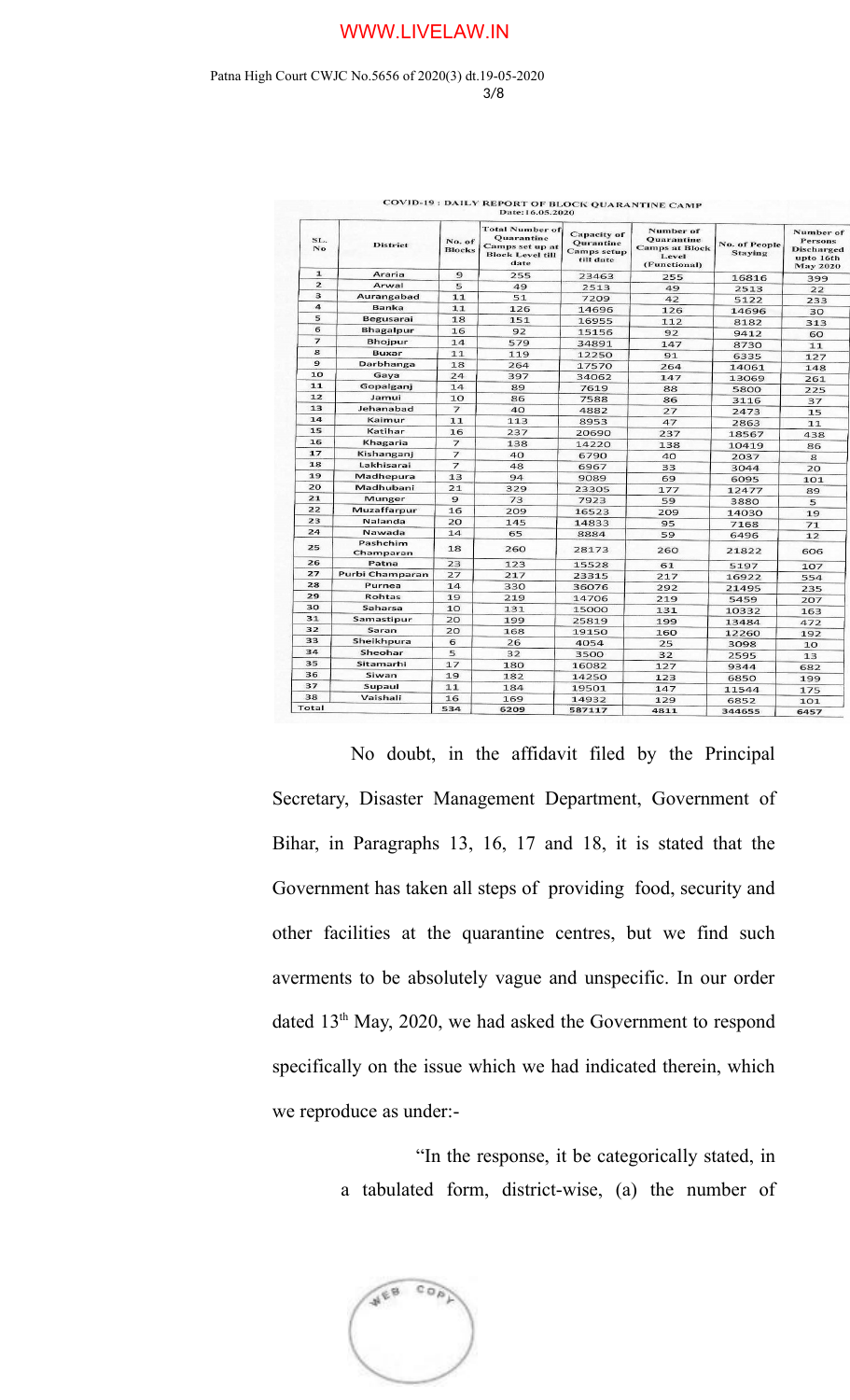### WWW.LIVELAW.IN

quarantine centres established in the State of Bihar; (b) number of persons (migrants) housed therein; (c) number of persons who have been allowed to return to their respective places of destination after expiry of the mandatory period of quarantine; (d) total number of persons (migrants), who are further expected to enter the State of Bihar; (e) the capacity of centres to house such persons; (f) whether provision for security, sanitation and food exists at each one of such centre or not; (g) whether such facility stands outsourced or is being provided or sought to be provided directly by the employees of the State; (h) whether there is a provision for providing medical aid/facilities; and (i) mechanism for lodging complaints and its redressal."

We find that the affidavit is conspicuously silent on certain issues and more specifically query (g) and (h). Also, the Principal Secretary has not provided the data indicating the number of employees deployed by the State in manning the Centres. In fact, he should indicate the mechanism and procedure evolved right from the point of identification of persons intending to return to Bihar upto the point of their housing at the Centres.

Undoubtedly the task is horrendous and the issue is of prime importance. If approximately more than four lakhs persons have already entered the State and are housed at these

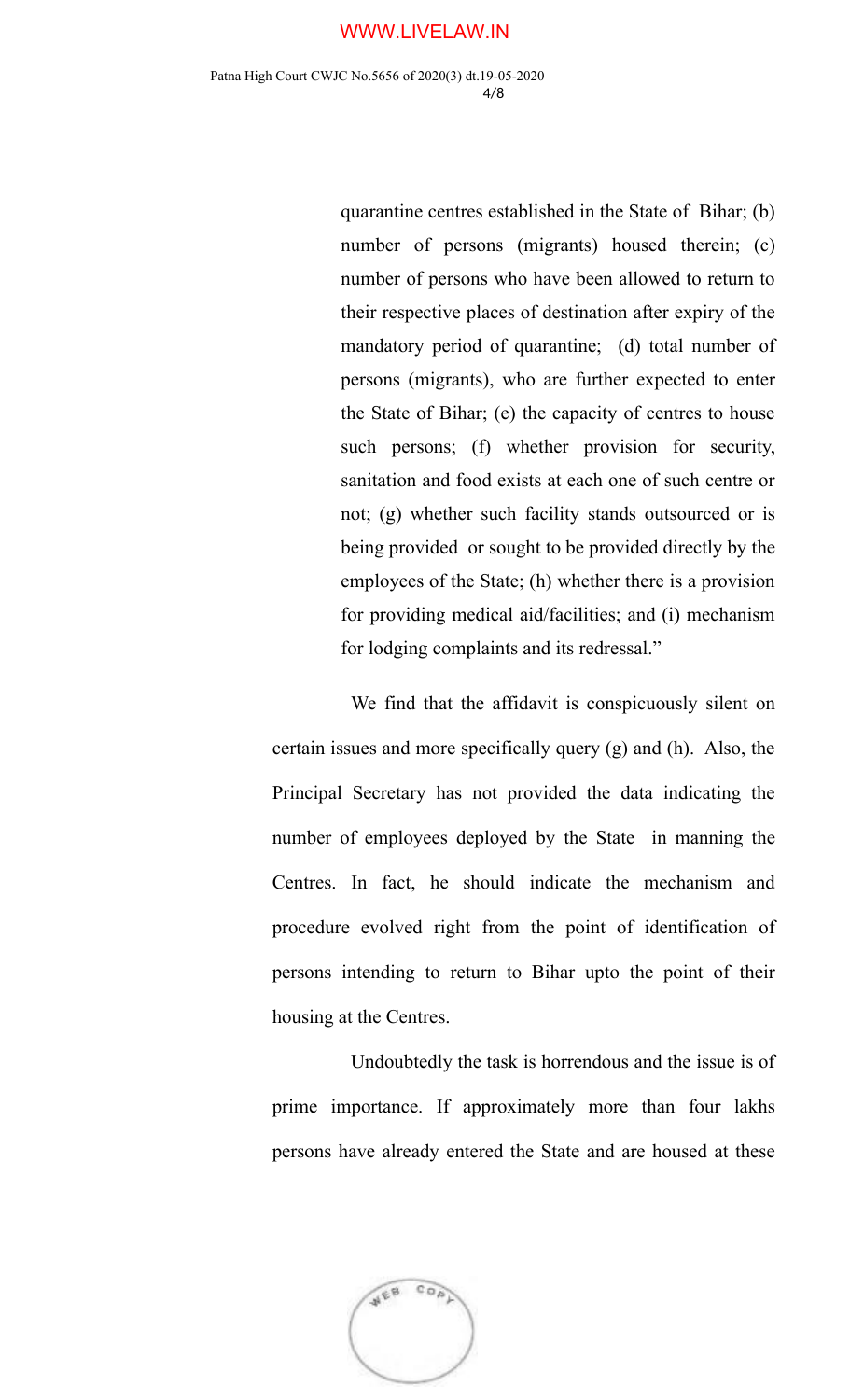quarantine centres, with an equal number expected to reach Bihar in the immediate future, the Administration must under all circumstances take measures in ensuring not only their safety and security, but also those who are already residing in the State.

In this matter, we are not dealing with the issue of medical testing but only express our concern of the need of increasing the number of tests to be conducted.

In one matter being CWJC No. 5609 of 2020 titled as Parul Prasad Versus the State of Bihar which is also listed today, the writ-petitioner therein highlighted the issue of Government's reservation in not associating the civil society in dealing with the current crisis, with which, the entire world is faced. We notice that in the said matter, several N.G.Os. had represented to the District Magistrates, expressing their concern, volunteering to help the administration by rendering social service, be it, in whatever form. It appears that very few such requests stood considered, much less favourably.

Well, we are of the considered view that perhaps it would be in public interest, as also that of the State, that the Government revisits its earlier policy of not engaging with the members of the civil society, on individual or organized basis, in dealing with the issue of at least manning the crowds at the

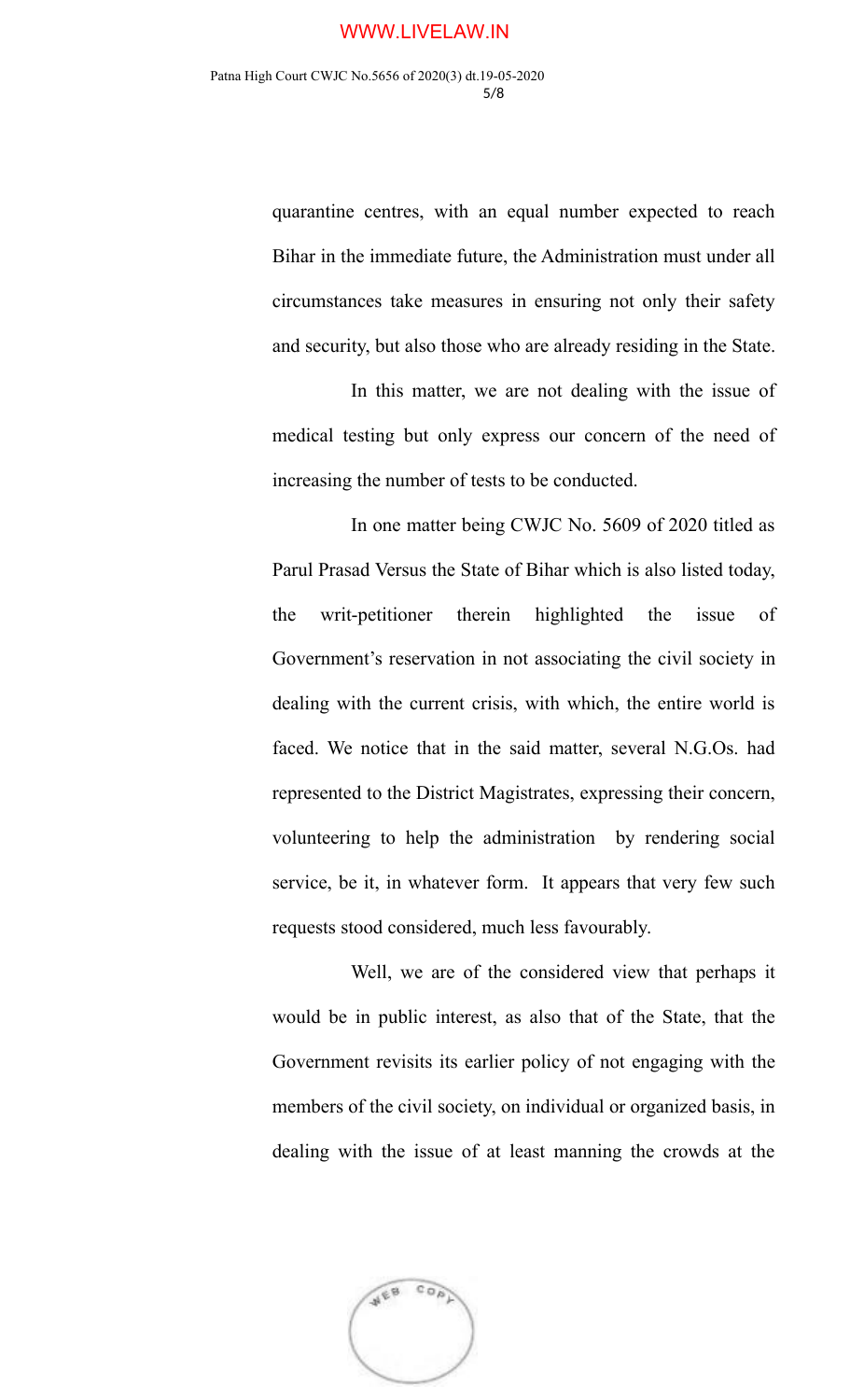Railway Station/Destination or at the quarantine Centre established by the State at different places in Bihar. May be fully manning the quarantine centres. We see no harm in that, particularly when the Civil Society wants to do it on voluntary basis, without claiming any credit for rendering such service.

We have already expressed our opinion that in a democratic society, the Civil Society cannot be ignored, more so in the times of disaster.

We may only observe that under Section 35, Chapter V of the Disaster Management Act, 2005 it is mandatory for the Government to constitute the authorities, be it at the National level, the State level or the District level and the participatory role of the NGO's stands accepted and acknowledged by the Legislature in the same statute.

The Hon'ble Supreme Court in **Swaraj Abhiyan Versus the Union of India and others reported in (2016) 7 SCC 498** while dealing with the issue of drought in the State of Bihar had issued certain directions, one of which we reproduce as under:-

> **"97.** Keeping all the factors in mind we issue the following directions:

 **…**…………

**97.8.** Humanitarian factors such as migrations from affected areas, suicides, extreme distress, the plight of women and children are some of the factors that

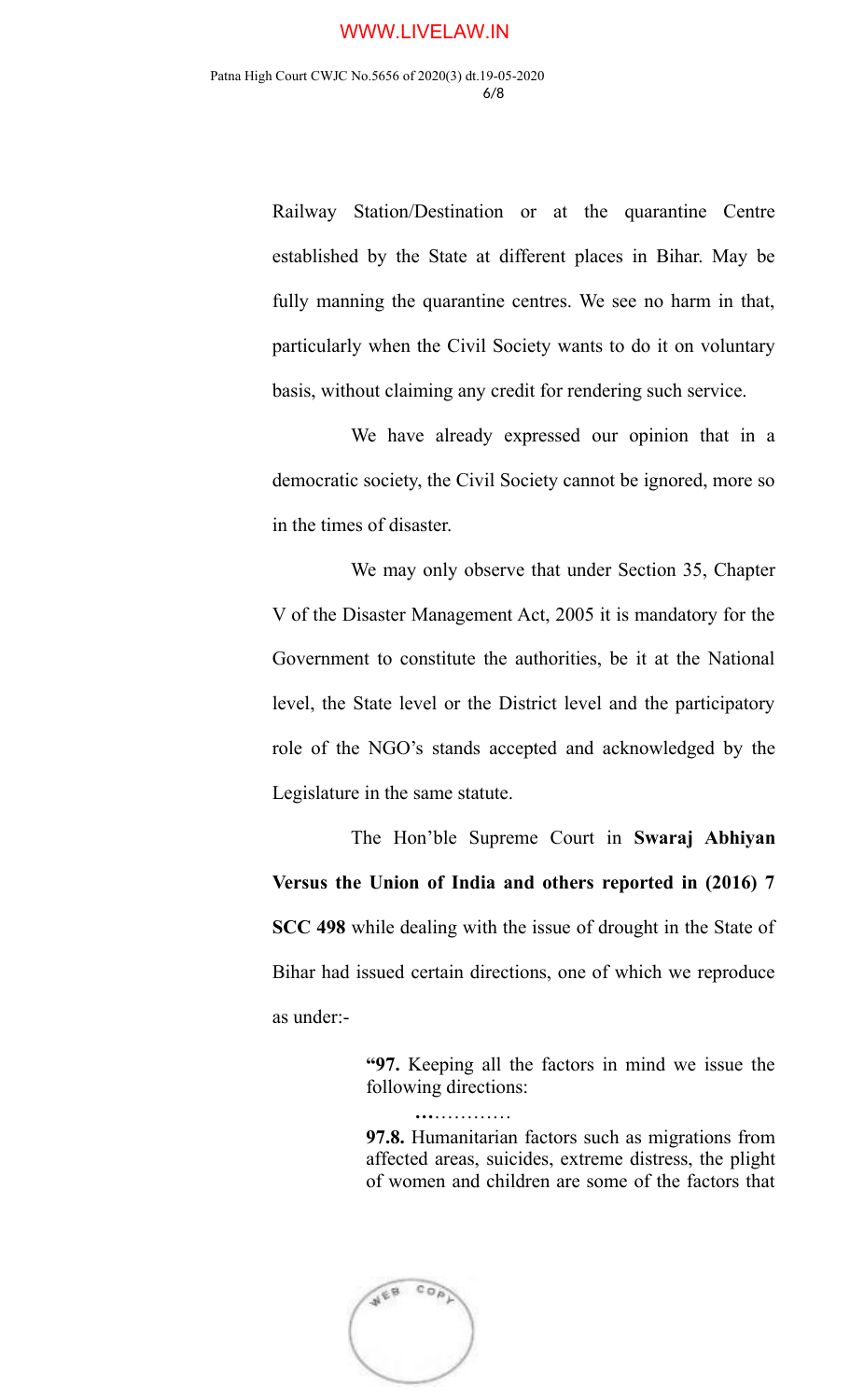### WWW.LIVELAW.IN

ought to be kept in mind by the State Governments in matters pertaining to drought and the Government of India in updating and revising the Manual. Availability of adequate foodgrains and water is certainly of utmost importance but they are not the only factors required to be taken note of."

We are not sure as to whether all directions stand complied with by the State or not, but be that as it may, even though the directions were issued in the context of disaster caused by drought, would apply, with equal force, in fact, more so, in the current attending circumstances of pandemic COVID-19.

We have already indicated in our earlier order that  $1/10<sup>th</sup>$  of population of India lives in Bihar and with almost eight lacs people coming home from different parts of the country, the problem of human management itself, let alone any thing else, needs to be addressed immediately for it cannot brook any delay, else it would adversely affect lives of each one residing in Bihar. The matter needs to be examined with a sense of urgency and seriousness.

We are of the considered view that perhaps, the issue of engagement of civil society, more so when it is so desired by the NITI Ayog, needs to be reconsidered at the highest level.

Mr. Shahi states that he shall positively invite attention of our concern with the appropriate authority. We only